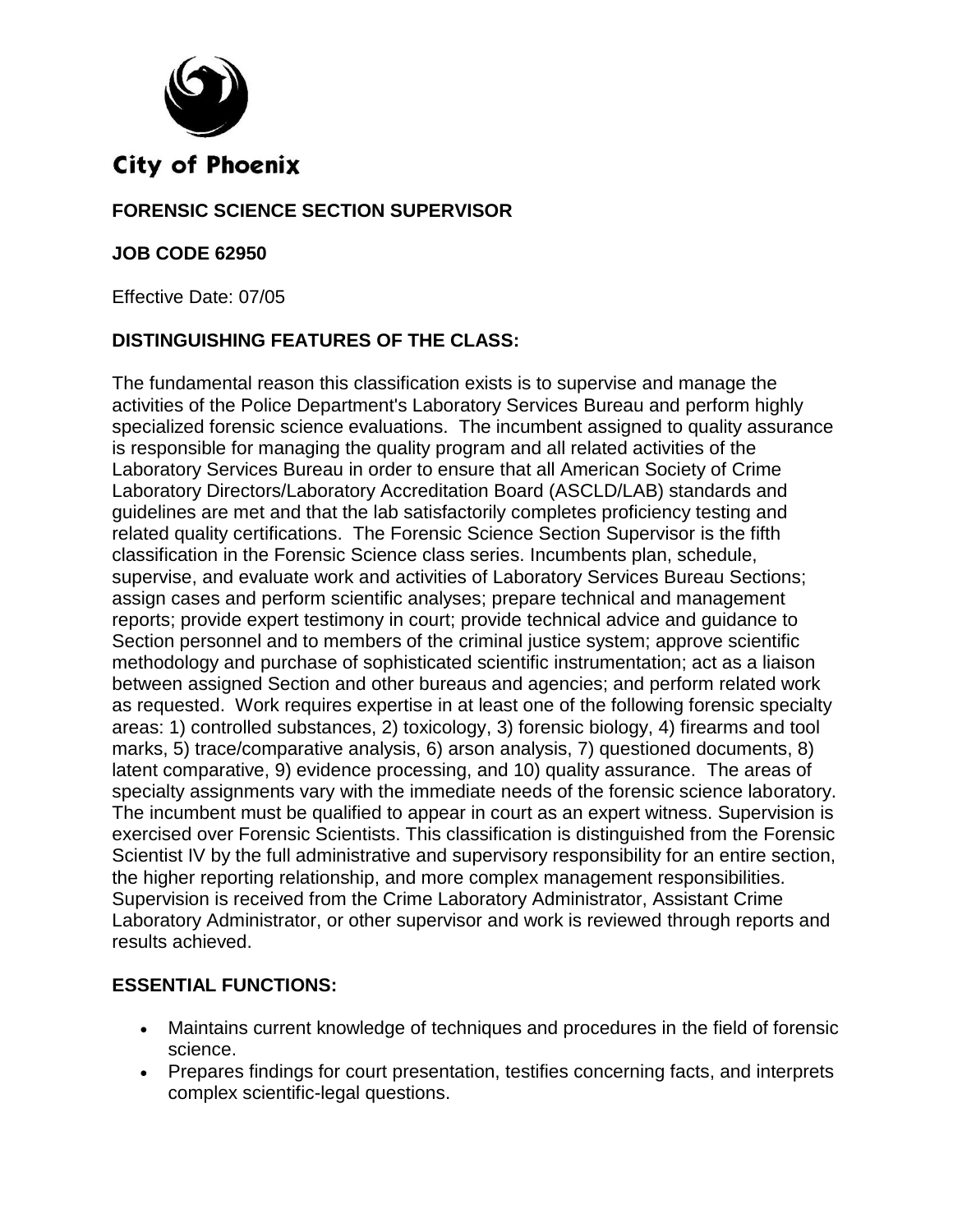

- Consults and coordinates with experts, police officers, attorneys, private experts, and others on plans for the solutions of problems involving analysis, identification, and comparison of physical evidence.
- Researches and prepares responses to defense expert challenges to Laboratory Services Bureau procedures.
- Prepares exhibits for courtroom use.
- Develops and implements professional training and seminars, in-service training, and the professional development of the laboratory staff.
- Conducts research in the development of new techniques, methods, and equipment.
- Serves as consultant to forensic scientists when making the more difficult decisions relating to choice and applications of chemical and physical analysis, and when developing quality findings and conclusions regarding analysis of the more complex cases.
- Monitors and evaluates court testimony of forensic scientists.
- Participates in budget process ensuring staff are provided the training and tools necessary to perform quality forensic analysis.
- Oversees and ensures uniform technical training.
- Maintains regular and reliable attendance.
- Demonstrates superior seamless customer service, integrity, and commitment to innovation, efficiency, and fiscally responsible activity.
- Works more than forty hours in a workweek without additional compensation to perform assigned job duties, including weekends, evenings, early morning hours, and holidays as required.

### **Section Supervisor**:

- Manages and supervises technicians, forensic scientists, and supervisors engaged in performing laboratory tests and analyses of physical evidence.
- Administers a section and section budgets, and grants.
- Supervises a section of technical staff assigned to the Crime Lab.
- Performs work as the highest technical level expert in a discipline.
- Responsible for quality assurance and proficiency testing in conjunction with the Laboratory Services Bureau quality manager.
- Monitors case submissions and turnaround time ensuring cases are processed in an accurate, complete, and timely manner.
- Oversees analysis of physical evidence by chemical, physical, and instrumental techniques.

## **Quality Manager**: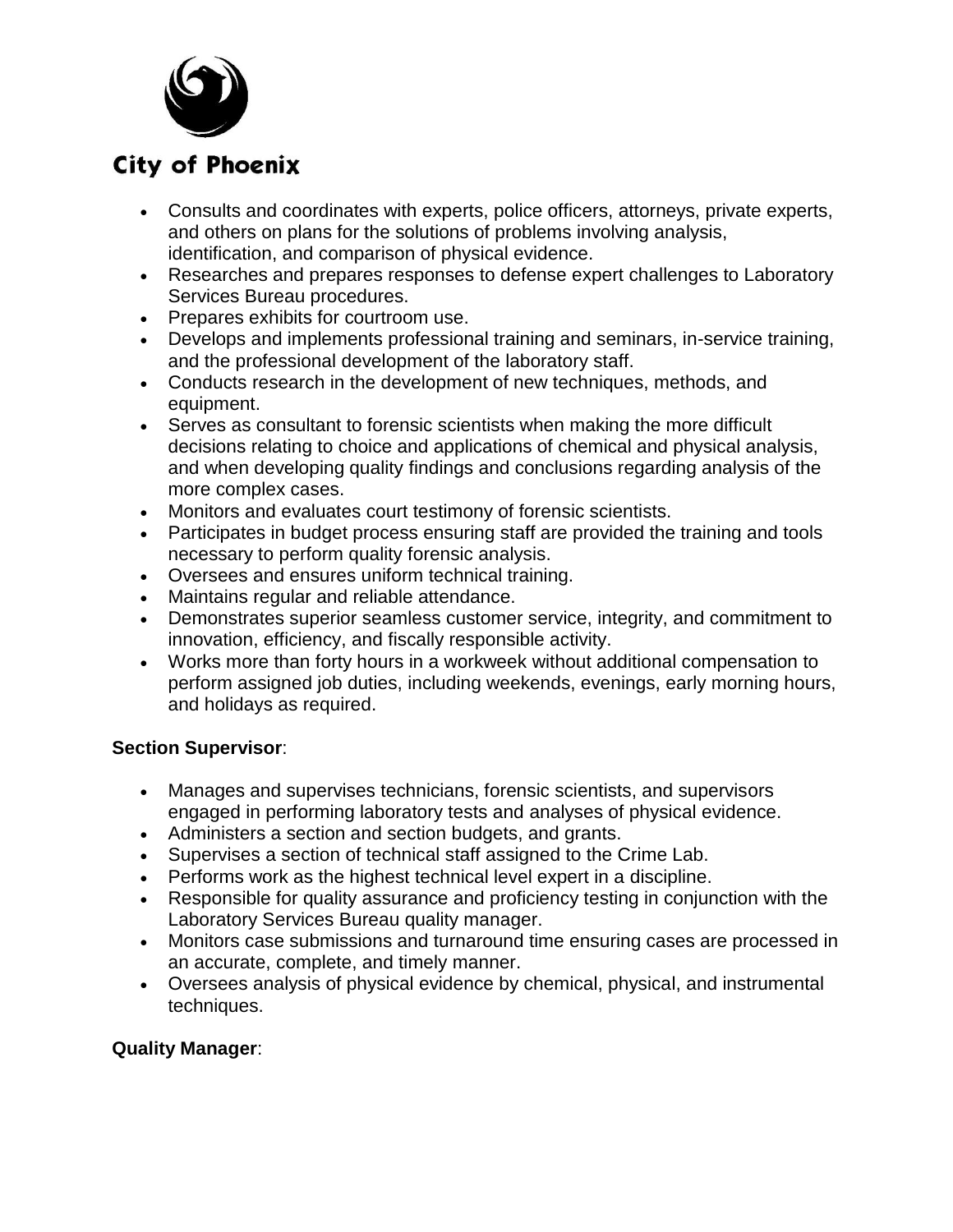

- Monitors all the individuals and Sections in the Lab to make certain they are meeting ASCLD/LAB standards and protocols.
- Maintains records of required proficiency tests and reviews all test results to ensure all testing requirements are met.
- Maintains and updates the Lab quality manual.
- Evaluates instrument calibration and maintenance records.
- Investigates technical problems, proposes remedial actions, and verifies their implementation.
- Plans for and oversees outside audits of all Lab activities.
- Develops audit follow-up action plans and oversees and reports follow-up.
- Recommends training to improve the quality of laboratory staff.
- Researches and proposes improvements in the quality systems of the Lab.
- Maintains laboratory training records.
- Takes responsibility for Lab access and special accesses.
- Testifies in court on Lab quality control procedures and systems.
- Works with Lab management to improve the quality of Lab policies and procedures.
- Completes special projects to improve the quality of Lab systems and processes.
- Prepares administrative reports and recommendations on laboratory operations and developments.

## **Required Knowledge, Skills and Abilities:**

Knowledge of:

- Principles, methods, materials, equipment, and techniques of forensic science.
- Chemistry, physics, biochemistry, physiology, zoology, botany, and photography as related to forensic science.
- American Society of Crime Laboratory Directors laboratory standards.
- Recent developments, current literature, and sources of information in the field of forensic science.
- Chemical and laboratory safety.
- Laws pertaining to the collection, preservation, analysis, and presentation of physical evidence.
- Police Department operations and procedures.
- Principles and practices of supervision, personnel administration, and budget management.
- Laboratory, ASCLD/LAB, bureau and department policies and procedures.
- Police laboratory quality programs, accreditation programs, methods and procedures.

Ability to: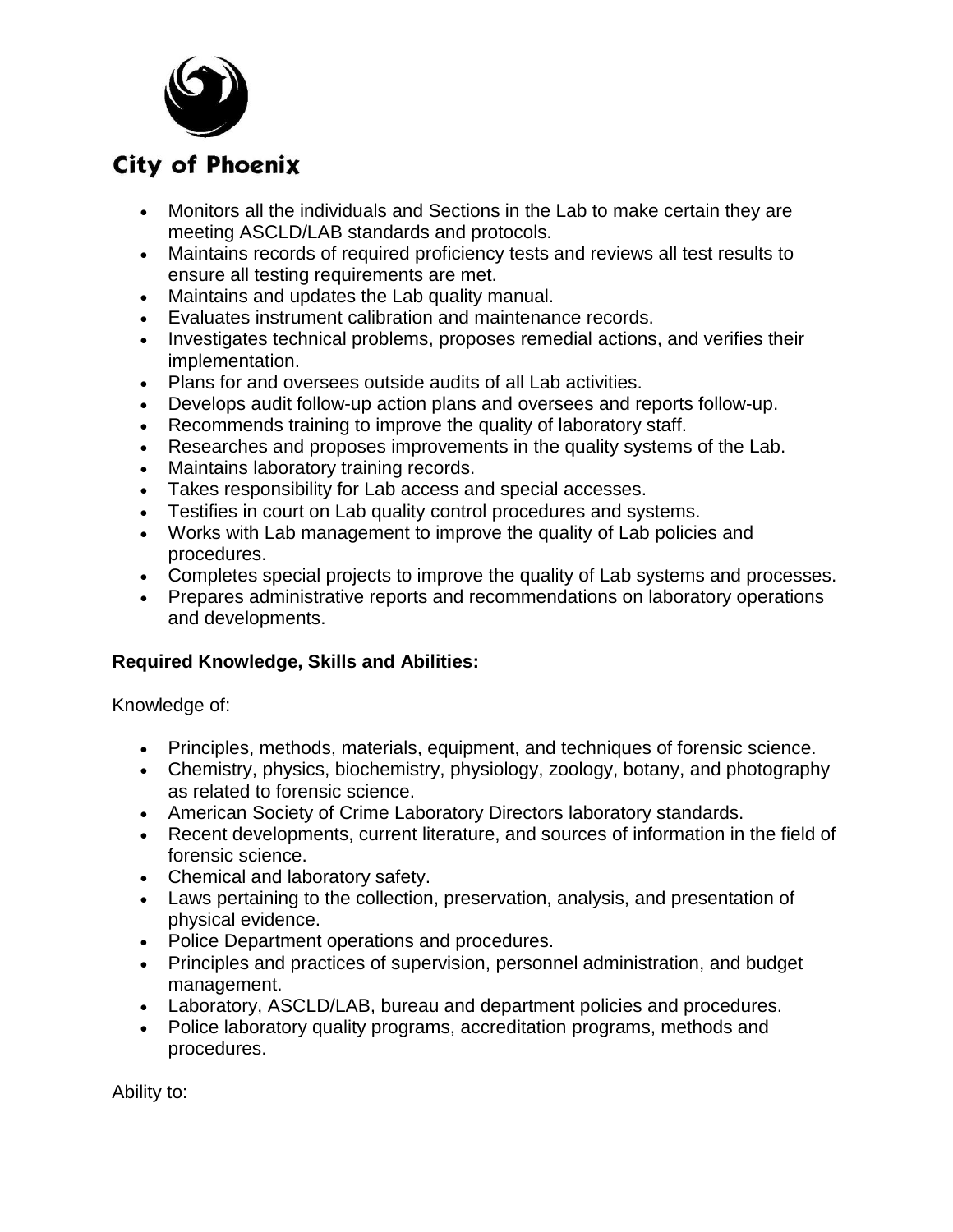

- Communicate in English by phone or in person in a one-to-one or group setting.
- Observe, compare, or monitor objects, data, and people's behavior to determine compliance with prescribed operating and safety standards.
- Perceive the full range of the color spectrum.
- Remain in a sitting position for extended periods of time.
- Plan, organize, make efficient use of time, and manage multiple tasks.
- Comprehend and make inferences from material written in the English language.
- Produce written documents in English with clearly organized thoughts using proper sentence construction, punctuation, and grammar.
- Operate a wide variety of forensics lab equipment.
- Work cooperatively and effectively with other people at all levels of the organization, law enforcement, the public, and other City employees.
- Remain calm under stress.
- Travel across rough, uneven, or rocky surfaces.
- Move objects weighing less than 20 pounds short and long distances.
- Manage a comprehensive quality program for a large lab that meets all ASCLD/LAB standards.
- Perform a broad range of supervisory responsibilities over others.
- Perform a broad range of lab quality program and accreditation responsibilities.
- Define problems, establish facts, and draw valid scientific conclusions.
- Instruct others in a classroom setting.
- Perform physical inventories.
- Measure distance using a measuring device.
- Learn job-related material through oral instruction, observation, structured lecture and reading in the English language.
- Work safely without presenting a direct threat to self or others.

### **Additional Requirements:**

- Appointments to positions in the Police Department are subject to appropriate polygraph and background standards.
- Professional certification may be required dependent upon the forensic discipline.
- Some positions require the use of personal or City vehicles on City business. Individual must be physically capable of operating the vehicles safely, possess a valid driver's license and have an acceptable driving record. Use of a personal vehicle for City business will be prohibited if the employee is not authorized to drive a City vehicle or if the employee does not have personal insurance coverage.
- Some positions will require the performance of other essential and marginal functions depending upon work location, assignment, or shift.

## **ACCEPTABLE EXPERIENCE AND TRAINING:**